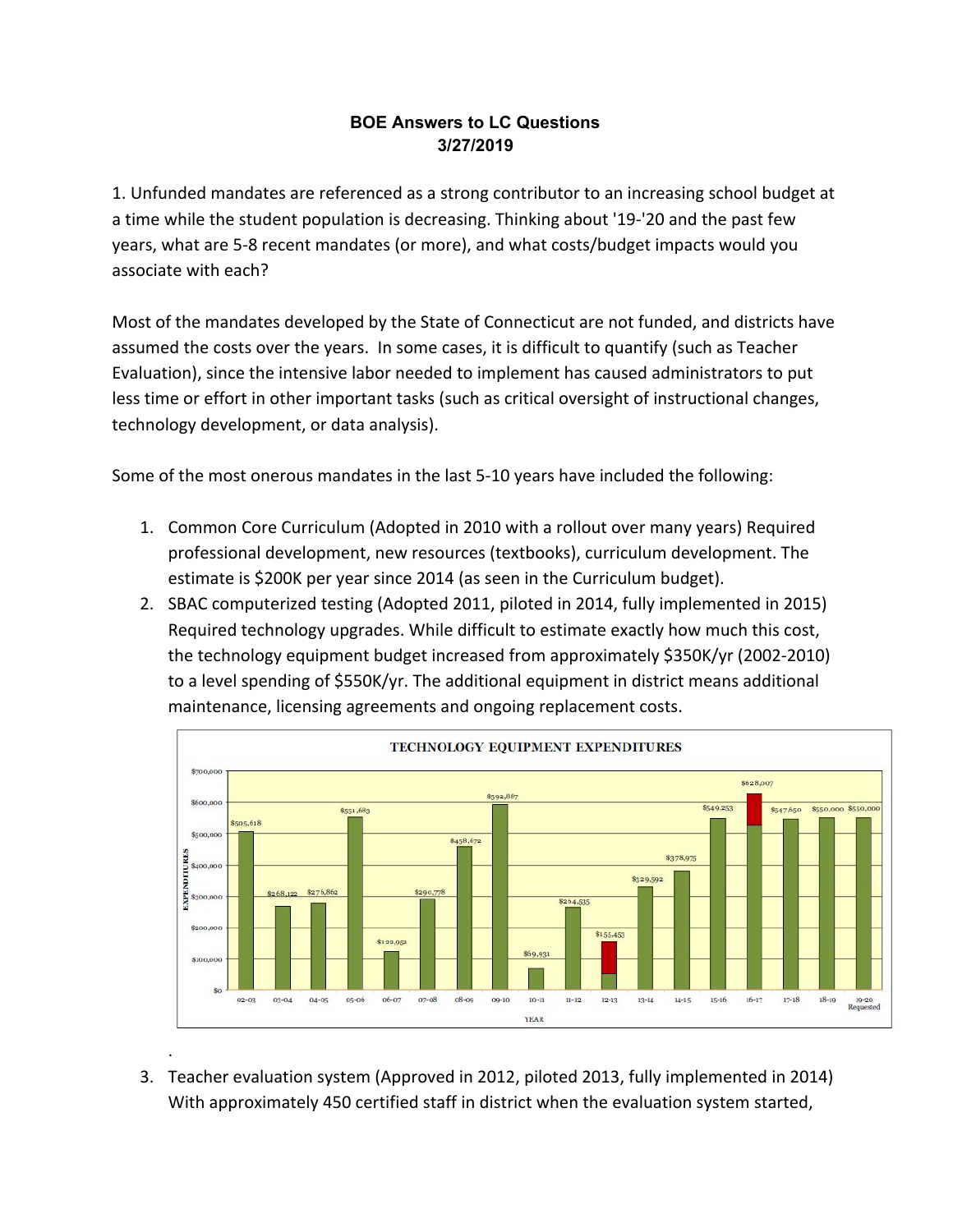this mandate required 1000s of additional administrator and teacher hours per year to conduct goal setting meetings, observations, mid-year conferences, and final evaluation meetings and reports. While no additional staff were hired specifically to address this, this mandate significantly changed how administrators were spending their time. The focus took time from teaching and learning, curriculum and instructional oversight, and data analysis and school improvement. Refresher training costs \$3,200 for administrators.

- 4. NGSS curriculum (Adopted in 2015, PD through 2017, fully implemented in 2018) Required curriculum purchase, professional development and new resources.
- 5. Student data privacy (2015) Required administrator time in obtaining signed agreements and requires continued management of the agreements. This legislation has been revised every year since 2015 due to the unanticipated complexities of the law. It has required hundreds of hours in our district each year to 1) understand how to implement the legislation, 2) write and adopt policy addressing the legislation, 3) contact and negotiate a signed agreement with each vendor, 4) manage the paperwork to ensure that the hundreds of agreements with vendors remain current. (This has taken a great deal of time/hours from the Tech Director's current role).
- 6. Graduation requirements (Begins with 2019 freshman class) Requires all students to graduate with no less than 25 credits, including a senior capstone project. Currently, students need 23 credits. While the minimum number of credits has increased, the actual course requirements have changed (additional health, World Language mandate, STEM, Capstone project/senior experience).
- 7. Restraint and seclusion. Initially required all staff to be trained annually. The legislation has been modified to allow less frequent training and more specific staff. While this is something that is incorporated into professional development, the state currently has a working group evaluating the mandates on professional development. In practice, most districts are unable to address all of the professional development that is required. In order to add more professional development, districts must somehow find time for it within the existing contracts.
- 8. Safe School Climate. Legislation addresses the formation of Safe School Climate Committees, SRBI process, anti-bullying protocols and policies, and social/emotional practices across K-12.

# **Examples of Current Mandate Requirements and Funding for 2019-20 in the Curriculum Budget (does not include currently proposed legislation):**

Curriculum and Instruction - p. 176 NGSS, Literacy and Common Core, TEAM mentorship, Alpine/SRBI (academic and social/emotional), NWEA training, curriculum development/units of study revised to align with State standards/NGSS \$209,494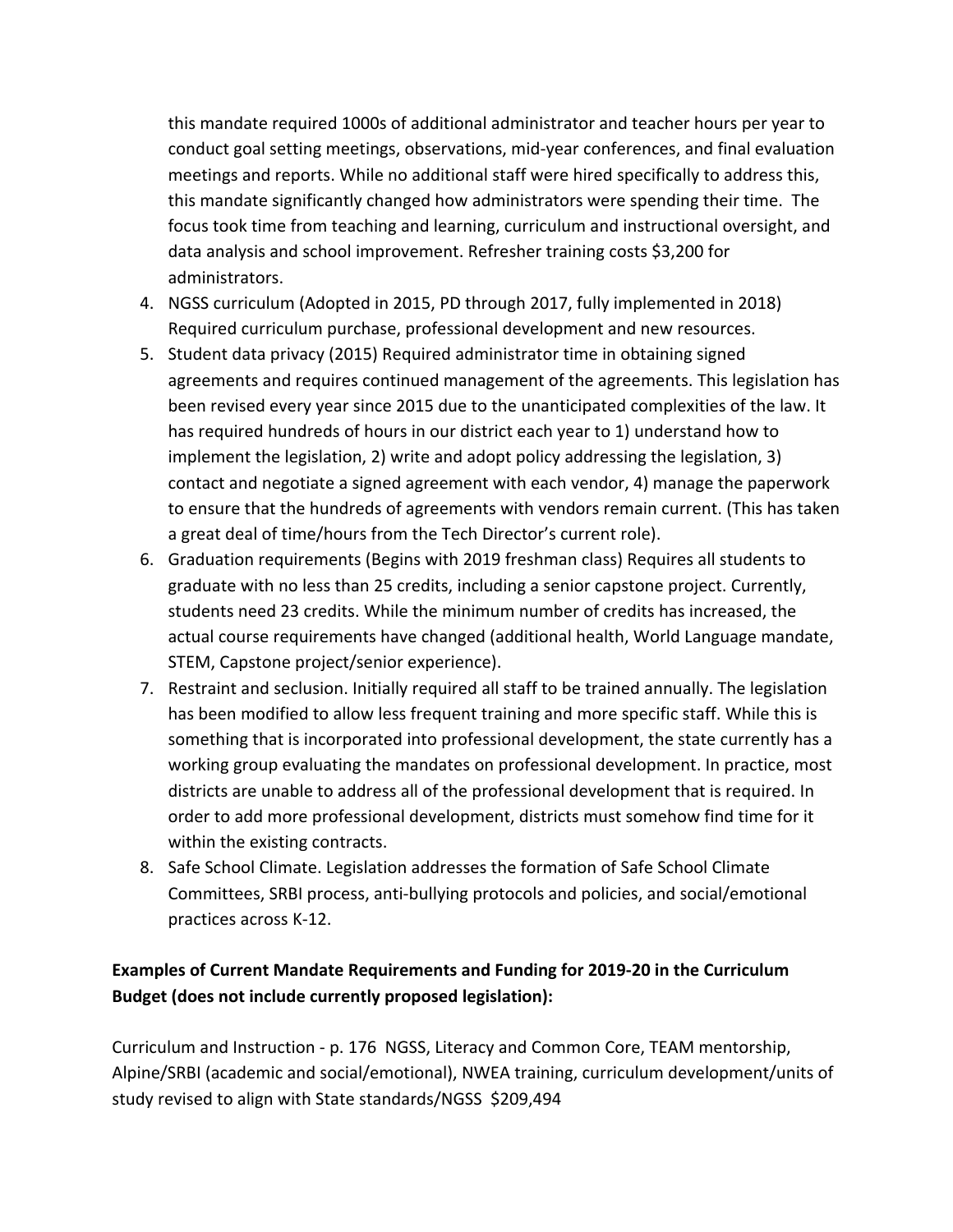NWEA - p. 176 interim assessments to support Common Core standards and Smarter Balanced testing (3x per year in math and language arts - elementary, middle, and high) \$33,565 Panorama - p. 176 Safe School Climate (district-wide survey re: SEL) \$13,250 NGSS - p. 177 \$2,625, On-site Coaching \$3,000 NGSS - p. 177 CT Science Center Teacher Training \$13,425 Teacher Evaluation Training/Refresher - p. 177 \$3,200 (many hours taken from principals/directors and other administrators to execute) Literacy and Common Core Standards (Workshop Model) \$10,000 Science Resource NGSS - p. 178 (example) Mystery Science - \$4,995 STEM (graduation requirement and NGSS) - p. 178 new programming in biomedical (MS still under grant) \$39,922 Safe School Climate/SRBI - Alpine Technology p. 181 \$31,266 Rosetta Stone/Language Lab p. 182/Language Lab updates \$11,972 (graduation requirements for 1 credit language).

2. Thinking about recent trends in testing scores in the elementary grades, can you identify what needs to be done to address this? And specifically, what items and cost in the proposed BOE budget will help drive improvement?

We need greater direction and oversight, which would include vertical and horizontal articulation of instructional strategies, common assessments, and academic interventions.

We are working currently on a more consistent focus on conceptual frameworks, interim assessments, and revision of curriculum. However, the most important aspect of this is support for principals and staff at the classroom level, including vertical articulation of common and evidence-based practices that will help to ensure students are experiencing rigorous instruction and are being provided consistent supports (SRBI) if they are struggling academically.

This includes…

- Teachers to work with students who have identified and specific language needs (Wilson, Orton) and deliberate and ongoing services
- Additional professional development for teachers in building and implementing common assessments (SBAC)
- Training in language supports (Wilson, Orton), which is linked to SPED action steps in the self-study
- Data analysis of student performance and improvement plans at the district and building level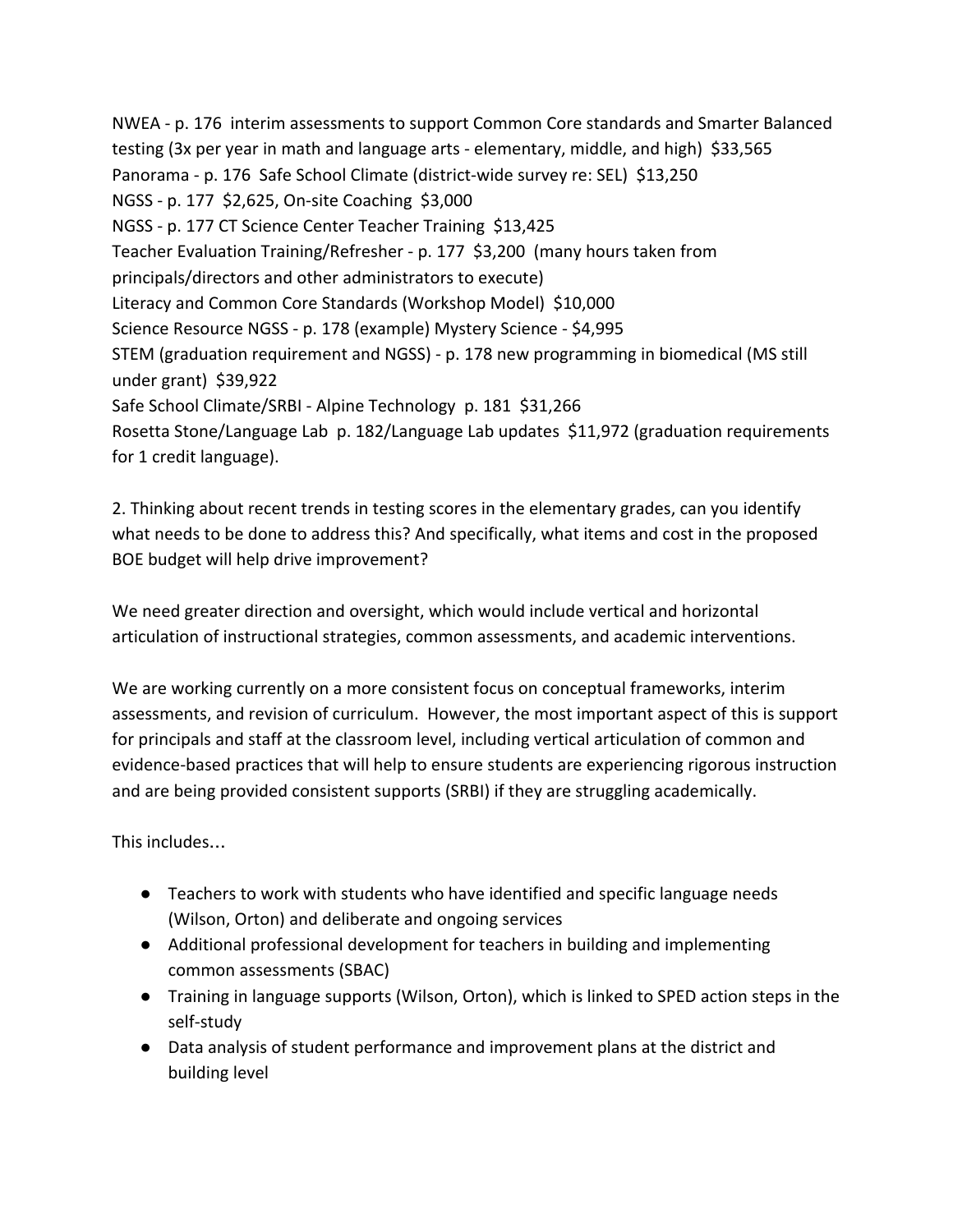● Director of Teaching and Learning to provide greater oversight and ensure a vision of consistency, coherency, and accountability.

3. Discuss the history of the need for the new position, Director of Teaching/Learning. Is this a relatively new need, why? How are the job functions of this new position being addressed today? Why does it require a new position?

Does it make more sense to first have an Assistant Superintendent in place before filling this position? Why?

### **Part of this question was answered in a previous question**.

This position had been requested in the past and is not a new need. As instructional changes were warranted given the implementation of Common Core, Next Generation Science (inquiry-based and cross-cutting concepts), graduation requirements, as well as the standardized assessments related to these new standards (e.g., Smarter Balanced,, NGSS, new SAT), additional time, effort, and funding was necessary. This includes ongoing and extensive training for staff, revision to curriculum and instructional practices, as well as the need for consulting work (concept-based curriculum, NGSS) and new programming (STEM, capstone).

The need is not new, but we have tried to parcel out some of this work only recently. We have started later than many districts in acclimating to new standards, practices, and assessments. Unfortunately, this has resulted in inconsistencies and lack of thoughtful direction and oversight. We currently have (4) .1 FTE K-8 coordinators (math, science, social studies and language arts) to offer some level of instructional oversight and support to the Assistant Superintendent at a total cost of \$38,752. These coordinators were teacher-leaders with no decrease in teaching and no ability for supervision. These coordinators are included in our reductions in the 2019-20 budget to offset the cost for a full time Director of Teaching and Learning.

Social and Emotional learning is also a huge focus in our district. *The most recent incidents have provided clear evidence that we are still struggling as a community.* The needs are great and we must be able to provide the supports for our students, staff, and families moving forward. Part of the work of the newly hired Director of Teaching and Learning will include oversight of our DSSCC (District Safe School Climate Committee), which not only embraces the CASEL model of social emotional learning, but will be working to implement consistent SRBI (Scientific Research-Based Strategies) practices to support students who are identified with academic and emotional issues. This needs to include Tier 1, 2, and 3 levels of support and progress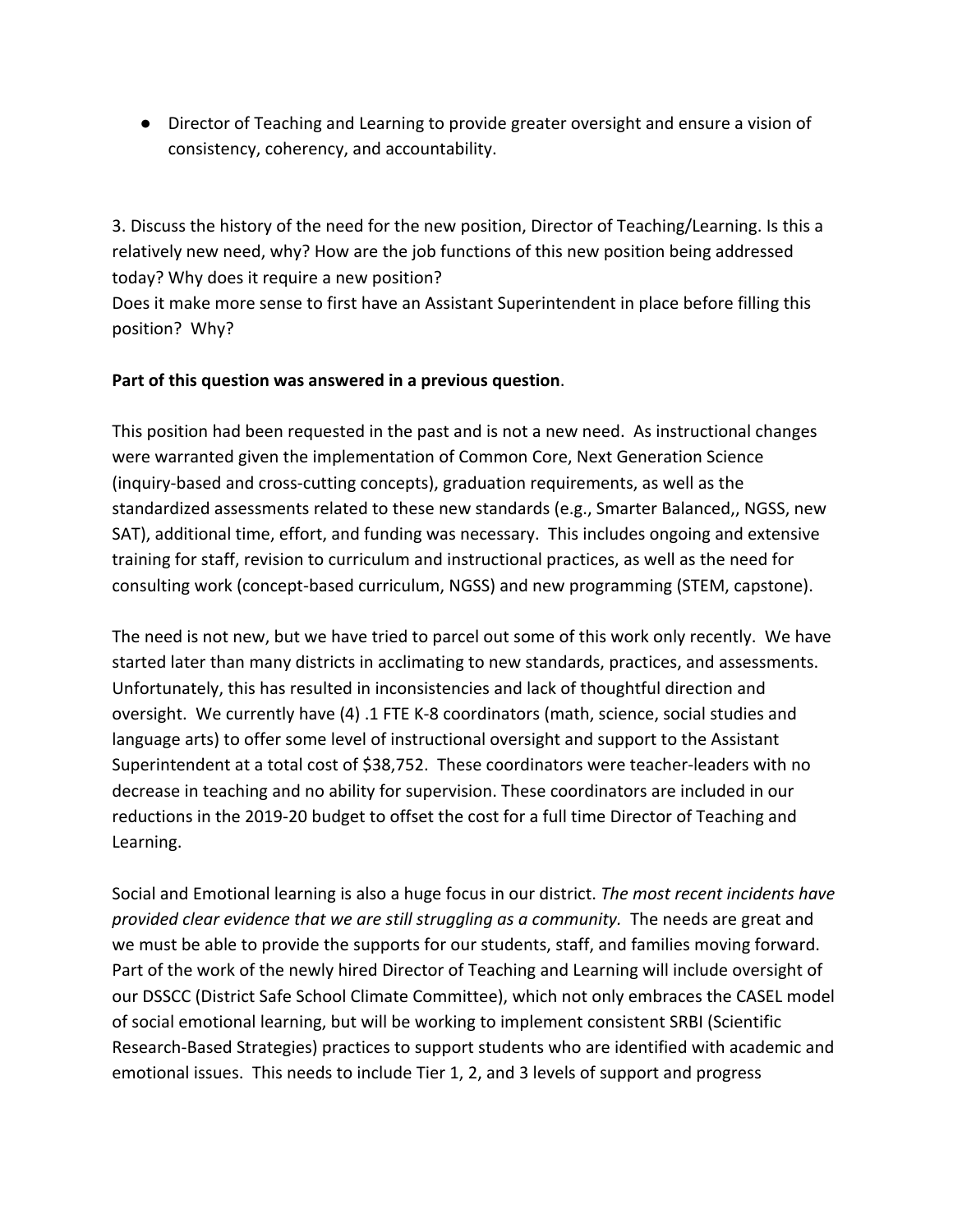monitoring, which outlines the type and frequency of supports, as well as the assessments to ensure supports are helping our students.

The Assistant Superintendent search begins in early April and this candidate will be in place before July 1. The Director of Teaching and Learning search will begin following the hire of the Ass't Superintendent and the candidate will not begin until September 1. The Assistant Superintendent will not only be a part of that search but will work both as collaborator and supervisor, ensuring the goals of the district related to a vision of teaching and learning are met.

4. What kind of person would do this job, does this position exist in other districts currently? Seems like a specific skill set that would require a lengthy search, what would be the process?

Through the lens of an educator, these positions are not uncommon, nor are they difficult to fill. Educators who have a strong grasp of the elements of instruction and "best" practices, along with a deep understanding of assessment and data-driven decision making, would be a natural fit for this type of position. Some candidates may already be in similar positions and have a strong grasp of instruction, instructional supports, data analysis, and system-wide improvement planning.

**Attachment A** shows the number of districts in our DRG where a Director of Teaching and Learning is already in place. In one example, we have groups of administrators visiting literacy instruction (Reader's/Writer's Workshop Model) in Monroe. The Director there has direct oversight and provides ongoing support and guidance to administrators, teacher leaders, and literacy support specialists to ensure consistency and accountability. They have had much greater success on high stakes testing, but more importantly on the constancy of purpose and vision around teaching and learning throughout the school community, consistency of instructional delivery, integrity of their data analysis teams and school improvement planning aligned with student performance.

5. Please review captured savings in commodities contracts that can be reflected in new BOE budget reductions -- i.e., diesel, propane, oil, electricity, solar (itemize each).

Since the Board's budget was approved Oil and Diesel bid prices were received for next year. Diesel was budgeted at \$2.25 per gallon and it came in at \$2.17 per gallon. This translates into a \$192.00 savings as we only plan on using 2,400 gallons. All our school buses will be powered by propane. The oil bid price was \$2.19 versus a budget at \$2.25 resulting in a \$2,160 potential budget reduction. Again our oil quantities have been significantly reduced due to our continued conversion to natural gas for heating purposes. Propane has not been bid as of this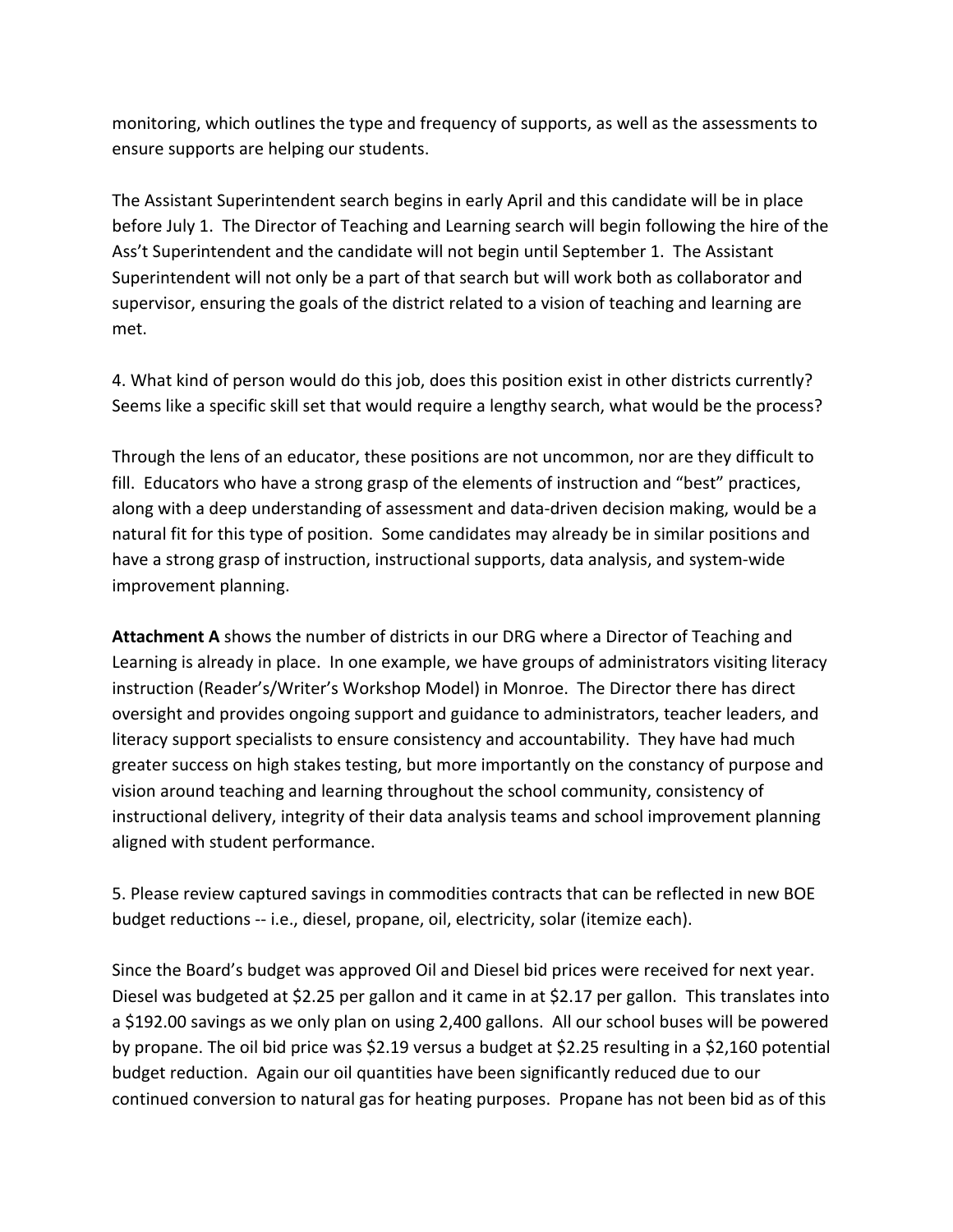date. The current price is \$1.29 per gallon and the budget is at \$1.39. For electricity we are locked in with Eversource for transmission and pay the rates approved by the PUC. For generation we have a negotiated rate for next year of \$.08280 while the rate we just came off of was \$.07980

or a \$.0030 increase which was very favorable during this increasing energy market. The Reed solar rate for next year is \$.02 less than the generation rate, and based on estimated solar capture for next year amounts to \$13,094. The Middle school solar rate is \$.0094 less and amounts to \$1,592 of cost avoidance. All of these amounts with the exception of the oil and diesel, are included in the BOE budget for next year. We do not know what the terms of the Sandy Hook installation are at this time.

6. Increase of \$133,447 in Building/Site Maintenance.

\$2,747 in maintenance salaries due to two additional work days in the calendar for 2019-20. Their contract for next year is yet to be negotiated, (so no wage increase is included in this line item). \$4,800 Additional, 0.82% increase in Contracted Building Services for refinishing the gym floors. All the other services detailed on page 203 are at the same budget as the current year. \$70,900 increase in Building and Site Maintenance projects, discussed below. And \$55,000 for a replacement maintenance vehicle (Two were scheduled for this year one was already cut.)

Some non-safety-related project deferment can reduce by \$188,000. Can these be prioritized to capture \$150,000 in reductions/deferment?

### **Middle Gate HVAC in Gym: \$45,000**

**·**

Continuation of the ductless split program that was started recently, the MG cafeteria was done this past summer, HAW and MS will have units installed this April break and the MG Gym is scheduled for this summer. This year we had to have three early release days because of heat 8/29, 9/4 and 9/6. The instructional program is impacted by our changing weather and we need to provide a suitable environment in order to provide effective instruction. This is apriority of the BOE.

### **Head O'Meadow sink/floor tile replacement: \$15,000**

These sinks and cabinets are original to the building, many are inoperable, leaking and should have been replaced a while ago. Water tests from a legacy faucet has come up with a bad result. The faucets are made with lead and brass fixtures and are not used for drinking, The multiple sinks per classroom will be replaced and consolidated to one per classroom. The cabinets below are delaminating with broken hinges and don't close properly. This is a priority that the finance sub committee of the board authorized a start of this program with funds from this year to be continued with this requested total.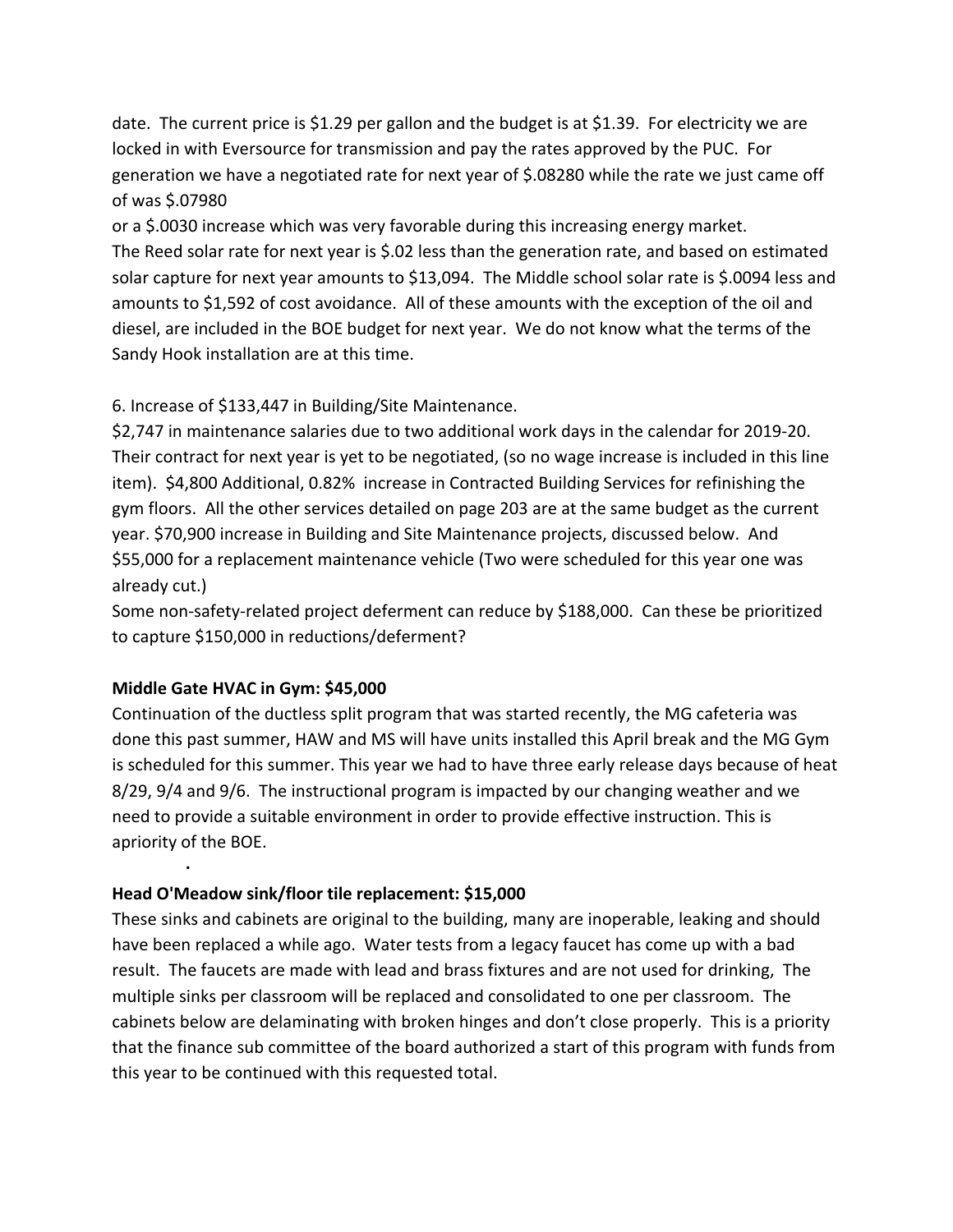#### **Reed carpet/flooring repalcement program: \$20,000**

Replacement of the lower hallway carpeting has been done over the Christmas and February school breaks this year. This area is where the two lower hallways come together in front of the elevator below the library. This will finish the main hallways downstairs. The carpet has been fraying, bubbling and presenting a trip hazard. The upstairs will need to be done and all classrooms as well. This carpet replacement program will continue for several years thereafter. All the carpeting is all original and needs to stay on a replacement schedule.

Reed shade replacement in library: \$12,000. Currently inoperable and necessary for daily programs where darkening is required. The motor system has failed and a complete new system needs to be installed.

# **Middle School acoustical ceiling tile/lighting in LMC & D14: \$31,000 (\$26,000 / \$9,000)**

The ceiling is covered in a sprayed on cellulose product that is old, yellow and dingey. There is new carpet and paint in the media center and it needs to have this final touch to be a more inviting place for our children to be. The other area used to be the Back Door Cafe where the ceiling was impacted by the cooking, grease, steam and smoke that occured over the time it had that use. It also is dingy in appearance.

### **High School repaint lockers \$15,000**

Annually the worst bank of lockers are painted during the summer. This has been and will continue to be an ongoing maintenance project. Kids respect property better when they know it is maintained well. Remember "the sign of a civilized society is how well it is maintained".

#### **Sidewalk replacement to field \$25,000**

This sidewalk is part concrete and part asphalt. It is lifting in areas and presents a tripping hazard. It is heavily used and can constitute a safety hazard.

### **Warehouse loading area repaving \$25,000**

This project will require a demolition of what is present, install proper drainage, and new stairs and dock. Currently the water has broken the asphalt which presents a safety hazard and continuing deterioration.

For context, the Board of Education is sensitive to the fact that large fluctuations in a budget are undesirable. Thus, the Board priority over the past couple of years has been to maintain level funding for building maintenance projects. The 2019-20 budget includes \$363,700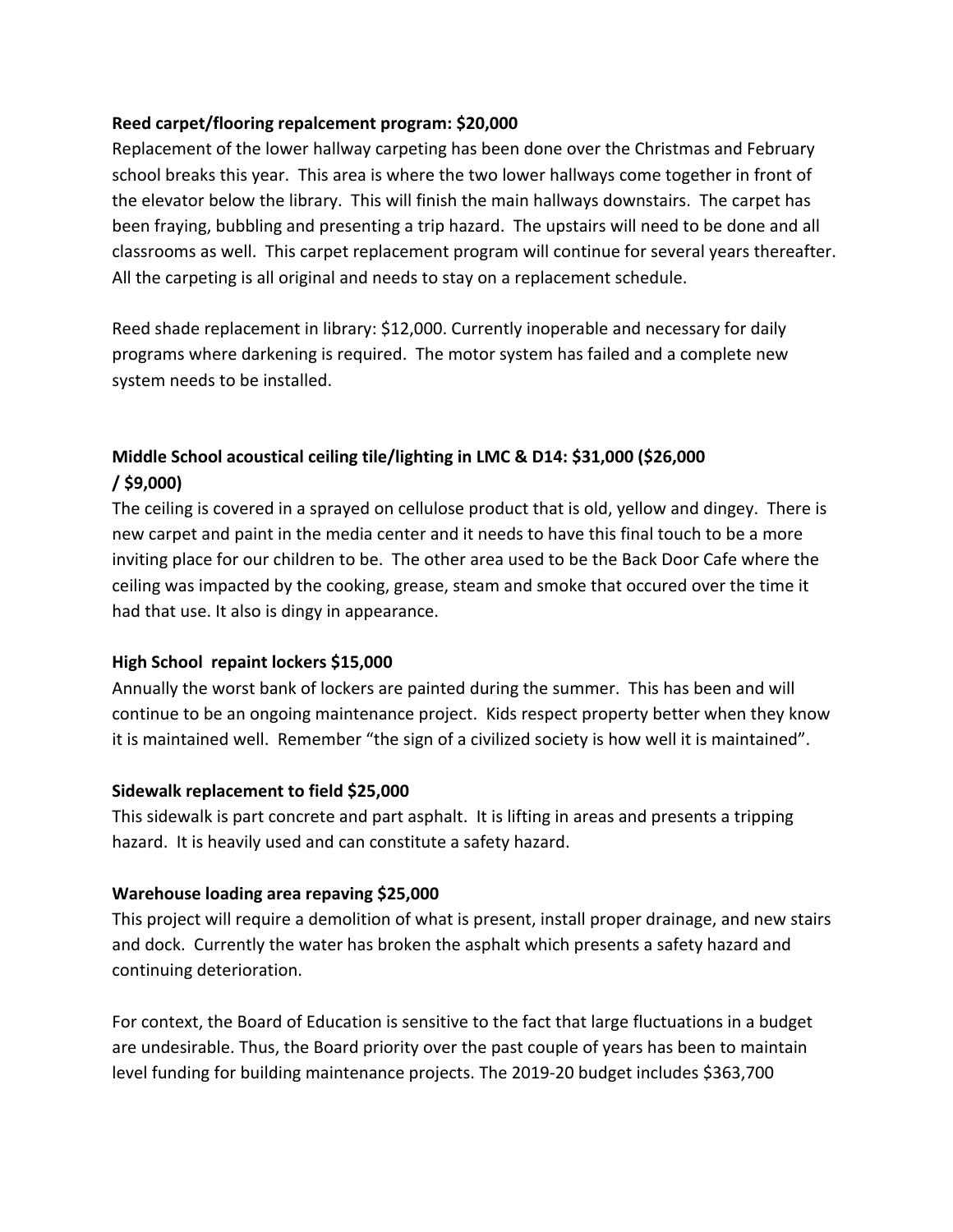

representing a 24.2% increase from 2018-19 and a 14.2% decrease from the 18 year inflation-adjusted average.

7. List of newest state mandates and aprox. Cost associated per mandate

**This question has come up several times and is answered elsewhere. See previous response.**

8. Pg.49 & 61, 102 student travel and staff mileage up almost double-why? Page 49 is the summary of all the elementary schools and includes the page 61 totals for workshops and district professional travel. Elementary principals and staff conferences for professional development are paid here. SHS has increased \$1,400, \$500 for staff PD and \$900 for administrative PD. MG has increased \$1,008, \$800 for a new 4th grade field trip with the balance for RIS orientation and chorus rehearsals. The other two elementary schools show no increase.

9. Pg.191 office supplies?

Details are included on the page noted.

10. Pg. 49 printing service up almost 50% from 2016/17. Purchase agent said he saved almost 30%.

Page 49 is the summary of required printing for all the elementary schools, a \$270 increase from the current year. This entire increase is for Hawley school to stock up on cumulative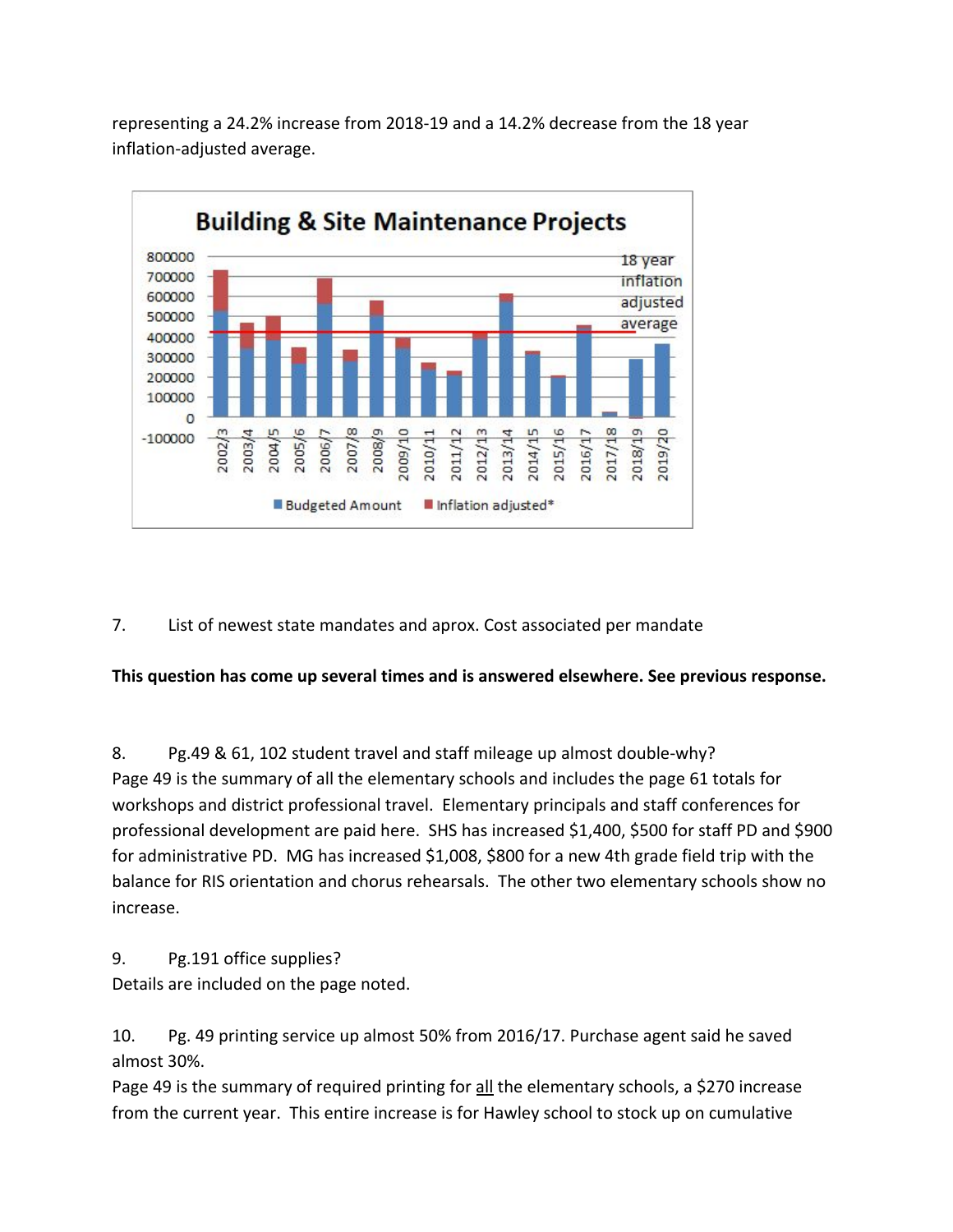student folders. They plan on buying a lot of 500 which is cheaper (per unit) than smaller lot sizes and will last for 3 to 5 years. If they buy less they cost more, so they will stock up, as their prior inventory will be depleted soon. (Comparing to 2016-17 expended (3 years ago) is a 62% (not almost 50%) increase.)

11. Pg 189 & 193-Cabe membership \$20,726, why does it cost another \$4,500, for policy assistance?

The policy assistance request (page 189) is for professional services in the Superintendent's office. This may involve a detailed review of existing, proposed and or conflicting issues for which additional guidance may be required. For example, CABE provides sample school board policies and regulations, telephone consultation on policy issues, sample school board policies and regulations whenever needed. This policy assistance is available as a fee-for-service and is discounted for member districts.

Fee-for-service is separate from the CABE membership fee which includes tailored workshops on issues (FOIA, roles and responsibilities, board self-evaluation and goal-setting), access to updates and CABE publications (*Advocacy Highlights, Policy Highlights,* and the *CABE Journal)*, participation in the CABE Leadership Institute and board member development, legislative advocacy, and Legislative breakfasts.

12. \$8500 paint bleacher? Why did you discontinue community service hours from H.S. kids working with custodians?

For the past 11-12 years the stadium bleachers have been professionally cleaned, scraped, concrete patched and properly maintained. Prior to this they were done in a sloppy manner, painted over gum, butts, without cleaning or concrete repair. If we have an important community gathering area it should reflect community values and not community service hours which do not have the same commitment to attention to detail.

13. Pg 205 cooling station- why was this not included with the other schools cooling station bonding?

They were not included in bonding. Small projects like this are not eligible or recommended for such financing. Bonding is used for projects that are included on the BOE's 5-year CIP that individually exceeds \$292,803 in estimated cost.

Two other cooling projects will be done this April with BOF approval from the non-lapsing account and when completed will provide at least one cooling station at each school. Additional air conditioning projects will be incorporated into future budgets and CIP plans as appropriate.

14. Pg 188-equipment item 734- up 3578.36%